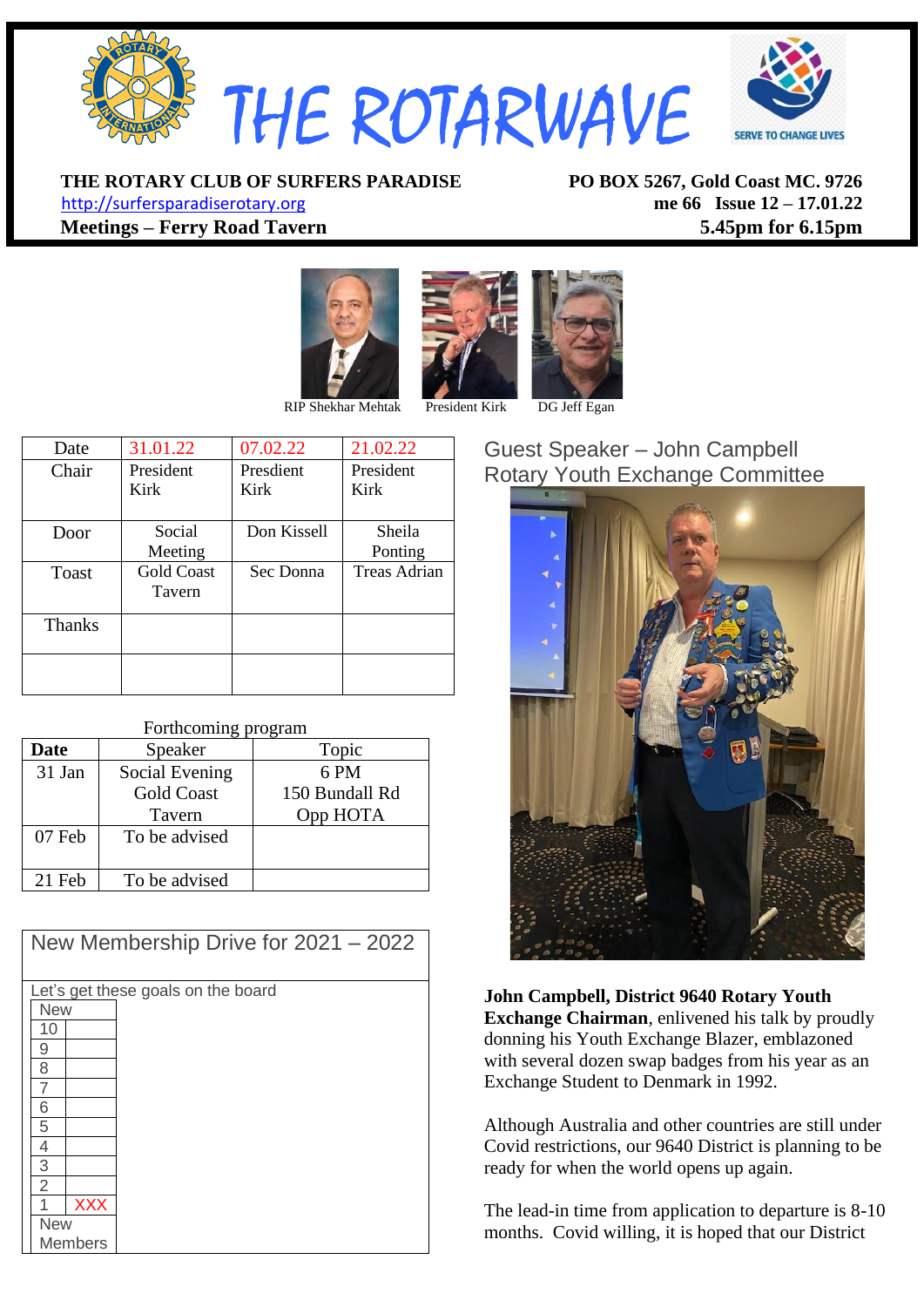will receive Inbound students in July 2023 and our Outbound students will depart in January 2024.

Our Club has been very active in Youth Exchange over the decades and John Campbell gave Youth Exchange badges to all those who have hosted five or more Exchange students.

Youth Exchange is the oldest of Rotary International's activities, beginning tentatively in 1927. In 1950 Australia sent two students outbound to Colorado, USA and received two inbound to Myrtleford, Victoria.

The exchange scheme has grown exponentially since: between 1982 and 2020 our District 9640 exchanged 1650 students with 30 Countries. The influence of the scheme has a global reach of five million, with the effect being of the students on their host families, their school and their host communities.

Many, of course, go on to Join Rotary: in her maiden speech to Federal Parliament, Angie Bell noted that she had been a Rotary Exchange Student to South Africa.

Our new Y.E. District Committee, which comprises of past YE participants, is chaired by David Kenny from Burleigh Heads. All applications now are via the website (9640.ryea.org.au). Clubs will choose their incoming student to sponsor, rather than the student being nominated by the District. This gives Clubs a greater ownership of the scheme and the experience for the students is enhanced by this.

Meanwhile, our District has had some innovative virtual Youth Exchanges via Zoom: the countries involved were Brazil, Italy and South Korea. These were for 3 months and involved exchanging local cooking lessons, explaining and demonstrating Surf Lifesaving amongst their many activities.

John Campbell urges all Clubs to begin canvassing now to find Students to participate in the Youth Exchange programme. Members should speak to likely candidates, arrange to make presentations to schools. Check out the link on YouTube of an excellent promotion made by our District 9640 Committee - 'Just Say *Yes to Youth Exchange'*. – *Y.E.A.H*.!



#### **Bert Shenko**



Funny man, Don presenting Bert with new donations to the Foundation. This is not funny money. Congratulations Don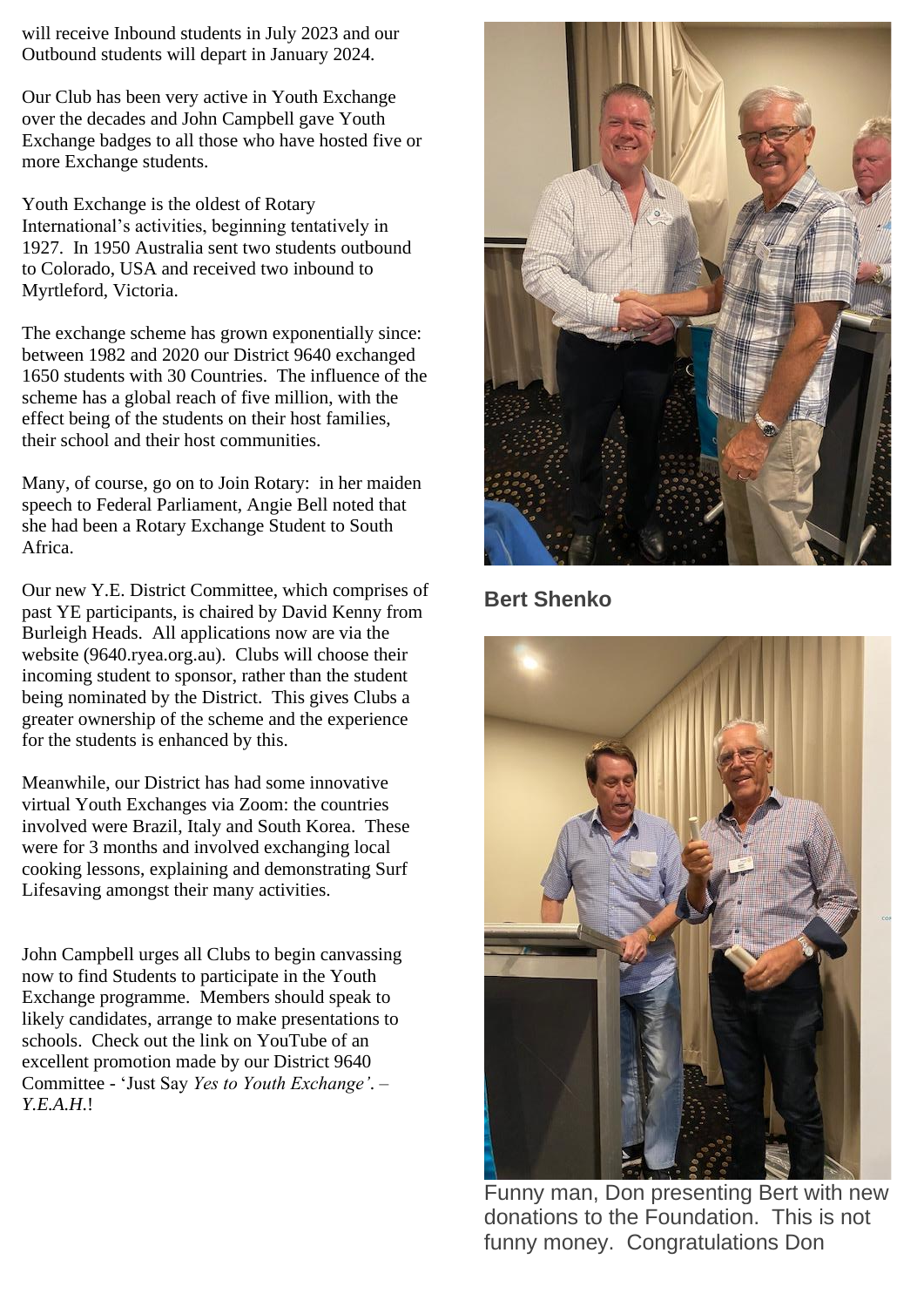Sausage sizzles – First of the Year

**Friday the 11/02/2022**

**It looks like Bert might be looking for another worker for the afternoon session.**

**I see he only has three listed on his email.**

Announcements

### **Alan Guignon – President Elect**

Alan is asking for volunteers to take on Board Positions of Youth and Foundation for 2022-2023.

### **President Kirk**

We continue to investigate suitable venues for our meetings.

The Gold Coast Tavern at 150 Bundall Rd, opposite HOTA has reopened..

The venue has a lift to a meeting room upstairs and would like to have us there.

On 31 January, at 6pm, we propose to try out the venue as a social evening.

### **Donna Gillett-Shaw**

Always want more stamps. Please.

Australia day breakfast. 8am at the Botanical Gardens Benowa.

#### Regardless for the rain!



### The cooks battled on

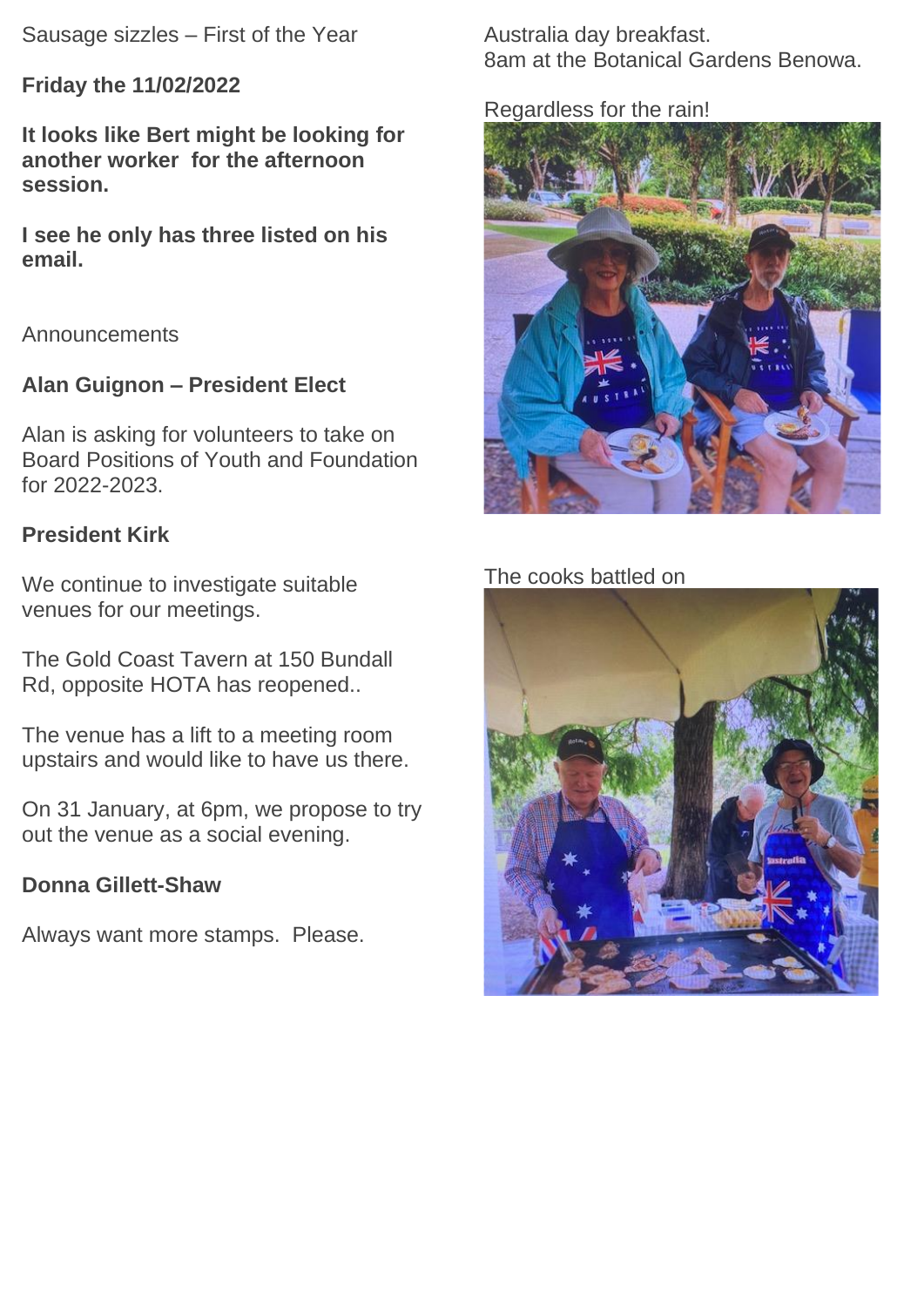

And a very enjoyable breakfast.



Many thanks to Donna for organising the outing and bringing the tucker.

MONDAY 31 JANUARY Social Evening

Fellows: Congratulations, a near record number of members and partners have indicated they will attend the Take a Look evening at Gold Coast Tavern this coming Monday.

Some further good information

1. All meals ordered individually will receive a 25% discount, however especially good for couples, if paid in one transaction, there is a 2 for 1 deal on Monday nights!

2. There is limited parking outside the Tavern, however plenty of free parking immediately opposite in the outdoor car park.

3. Before we order dinner, we will review the function room upstairs. Take the lift!

4. Opinions and any suggestions on the venue for our regular meetings are welcome. We can move from Ferry Road Tavern without any problems, we do not have a contract with them.

If you cannot now make it (shame, shame) let me know by Sunday night. GC Tavern needs the numbers for catering and staff rostering. See you there, Alan G

#### **END POLIO NOW!**

The Rotary Club of Burleigh Heads presents a prerelease screening of

## **The DUKE Starring Jim Broadbent and Helen Mirren**

Event Cinema – Robina Town Centre Wednesday 23 February 6.30pm arrival for a 7pm screening

Tickets \$20 each

BOOK NOW <https://www.trybooking.com/BWTSB>

## Oh to have friends in High Places

This restaurant is in Cam Kim – Under new Management.